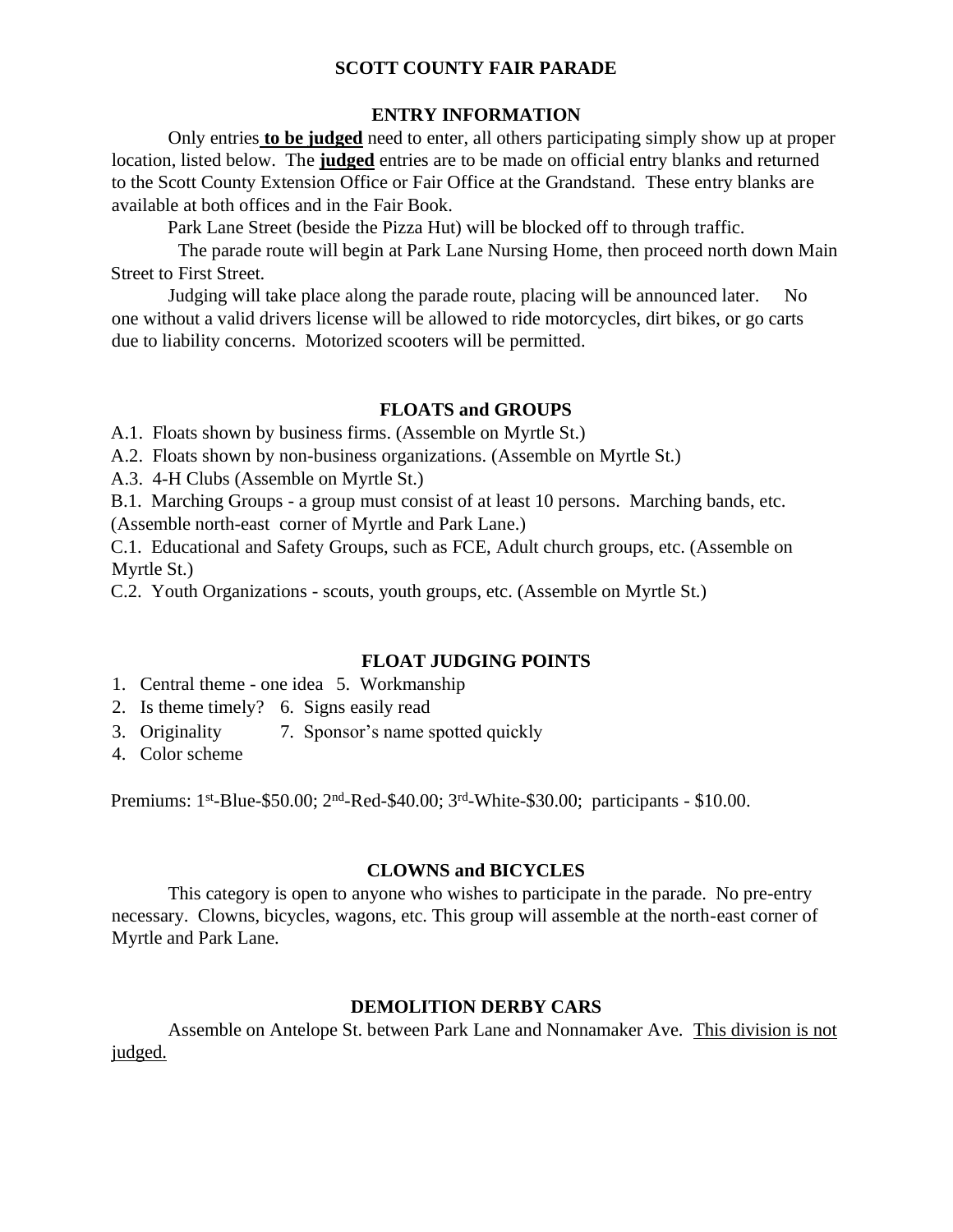### **ANTIQUE TRACTORS**

Assemble on Antelope St. between Park Lane and Nonnamaker Ave. This division is not judged.

### **HORSES**

### **Best Western Mount**

**NOTICE -** In the following nine classes both the rider and the mount will be judged. Be sure you are grouped in the section in which you wish to be judged. Horses assemble at the south end of Antelope Street. Men, 18 and over Girls, 12 and under Women, 18 and over Boys, Shetland Pony Boys, 13 - 18 Girls, Shetland Pony Girls, 13 - 18 Indian Pony Boys, 12 and under This division is not judged.

### **Horse & Buggy**

Any person or group may enter this class. (Assemble on Antelope St. between Nonnamaker and Alice Ave.) Premiums: Blue \$15, Red \$10, White \$5

## **ANTIQUE CARS**

Cars must be assembled and registered to be judged 1 ½ hours before the parade time in front of the Assembly of God Church (south on Highway 83. Assembly to line up for the parade will be on Alice Ave. to Myrtle Street. Only ribbons will be awards. This division is not judged.

This parade section organized by Lake Scott Car Club.

#### **RULES**

- 1. Must run.
- 2. Must be driveable (except Comp. Class).
- 3. Must be passenger type 3 or 4 wheel vehicles (motorcycle type and trike type motorcycles not acceptable).
- 4. Cars will be judged immediately preceding the parade.
- 5. All cars judged must participate in parade.
- 6. Ribbons should be displayed during the parade.
- 7. Cars must not be of a commercial nature; commercial advertising not allowed.
- 8. Areas to be judged on each car: body, paint, engine compartment, interior, undercarriage, trunk. Awards will not be given for each area. All areas will be combined to judge total car.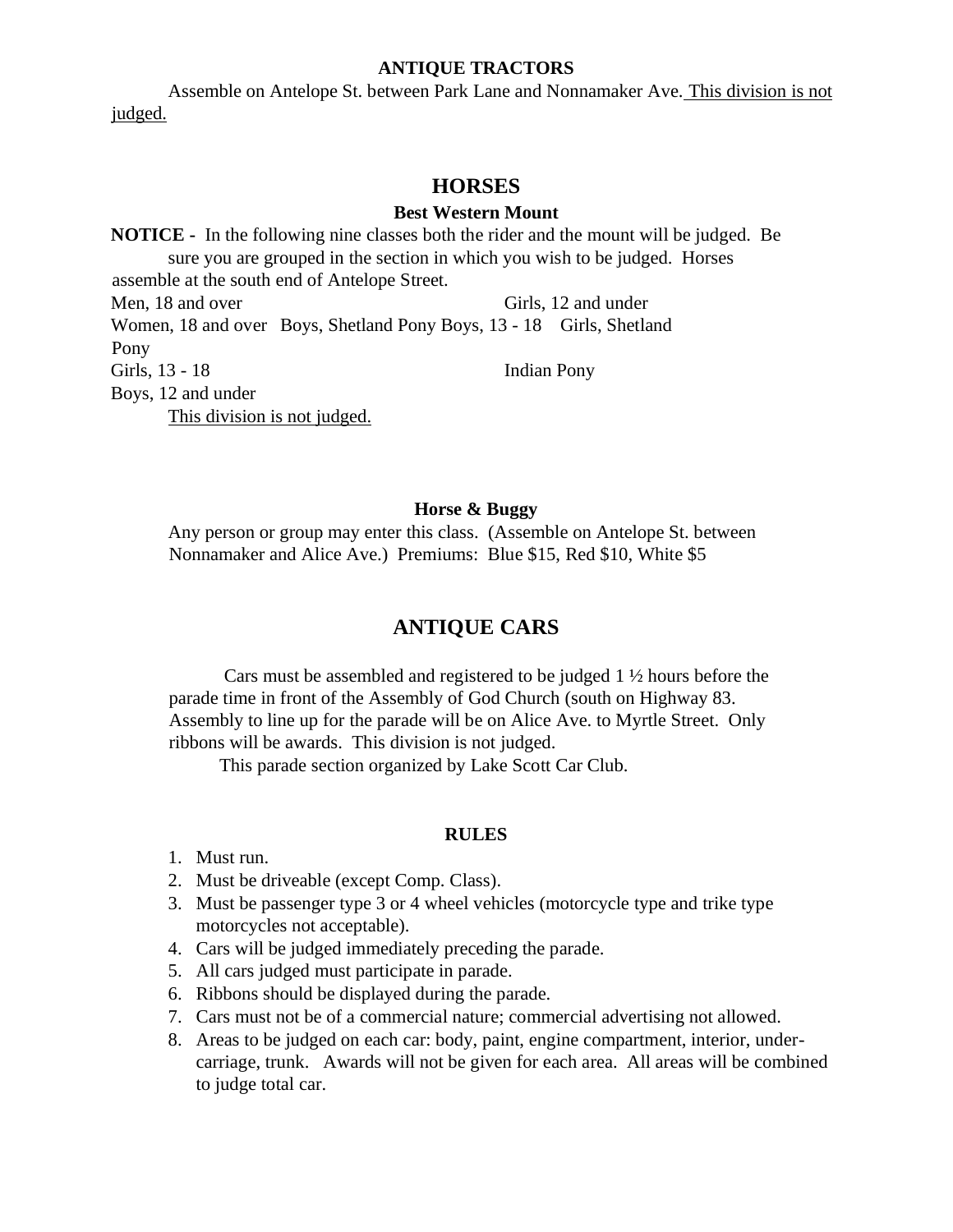### **Originals**

Must be original in every respect - all equipment, engine drive train, upholstery and details, factory original. No modifications of any kind, except paint. Categories are: closed car, open car, pick-up truck.

### **Restored Originals**

Must be restored original in every respect - all equipment, engine drive train, upholstery and details. Modifications can include factory or dealer options. Categories are: closed car, open car, pick-up truck.

### **Street Rod**

Reproduction chassis and body are allowed - modifications allowed are upholstery, glass, engine, drive train, suspension, steering, brakes, wheels and tires.

### **Customized**

Body modifications and special plant work and upholstery. Any and all modifications are acceptable.

### **Competition Class**

Any vehicle used strictly for competition.

### **Other**

Any vehicle not qualifying for any other class.